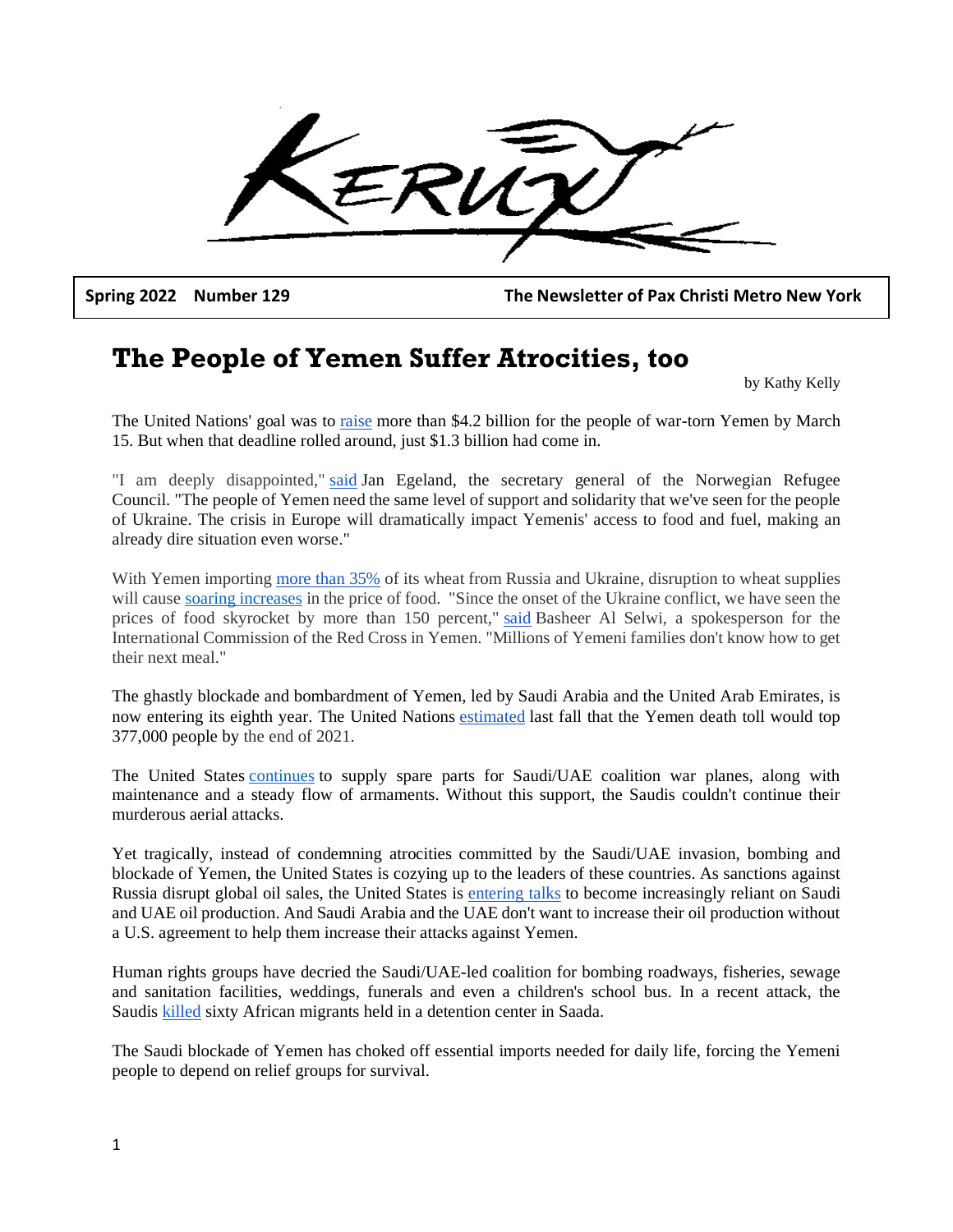There is another way. U.S. Reps. Pramila Jayapal of Washington and Peter De Fazio of Oregon, both Democrats, are [now seeking cosponsors](https://www.thenation.com/article/world/yemen-wars-power-resoultion/) for the Yemen War Powers Resolution. It demands that Congress cut military support for the Saudi/UAE-led coalition's war against Yemen.

On March 12, Saudi Arabia [executed](https://deathpenaltyinfo.org/news/saudi-arabian-mass-execution-of-81-people-draws-condemnation-from-u-n-high-commissioner-rights-activists) 81 people, including seven Yemenis – two of them prisoners of war and five of them accused of criticizing the Saudi war against Yemen. Just two days after the mass execution, the Gulf Corporation Council, including many of the coalition partners attacking Yemen, announced Saudi willingness to host peace talks in their own capital city of Riyadh, requiring Yemen's Ansar Allah leaders (informally known as Houthis) to risk execution by Saudi Arabia in order to discuss the war. The Saudis have long insisted on a deeply flawed [U.N. resolution](https://www.securitycouncilreport.org/un-documents/document/s-res-2624.php) which calls on the Houthi fighters to disarm but never even mentions the U.S. backed Saudi/UAE coalition as being among the warring parties. The Houthis say they will come to the negotiating table but cannot rely on the Saudis as mediators. This seems reasonable, given Saudi Arabia's vengeful treatment of Yemenis.

The people of the United States have the right to insist that U.S. foreign policy be predicated on respect for human rights, equitable sharing of resources and an earnest commitment to end all wars. We should urge Congress to use the leverage it has for preventing continued aerial bombardment of Yemen and sponsor Jayapal's and De Fazio's forthcoming resolution.

We can also summon the humility and courage to acknowledge U.S. attacks against Yemeni civilians, make reparations and repair the dreadful systems undergirding our unbridled militarism.

*Kathy Kelly, a peace activist and author, co-coordinates the [Ban Killer Drones](http://bankillerdrones.org/) campaign and is board president of [World Beyond War](https://worldbeyondwar.org/)*. *A shortened version of this article was produced for [Progressive](https://progressive.org/op-eds)  [Perspectives,](https://progressive.org/op-eds) which is run by The Progressive magazine.*

## **Good Friday 2022**

by Adel O'Regan On Friday, April 15, 2022, over 150 individuals gathered on zoom or through Facebook to participate in the Pax Christi Metro New York (PCMNY) Good Friday Way of the Cross. This gathering, traditionally done in person along 42nd Street in Manhattan, New York, was held via zoom due to continued concerns of COVID 19. While not ideal (we always love gathering in person), having it done via zoom allowed individuals who have health challenges as well as folks from across the United States to participate.

Forty years ago, PCMNY was born with the first Good Friday Peace Walk, a Way of the Cross that over 600 people attended. Today, the tradition continues with our  $40<sup>th</sup>$  consecutive walk. This was our second Zoom walk. PCMNY works daily to spread the message of Gospel nonviolence and to teach the rich body of Catholic Social Teaching. PCMNY gives life to our Church through prayer, study, and action in small local groups and large regional gatherings. PCMNY brings caring, compassionate believers together for spiritual nourishment, educational programs and public witness. On Good Friday, various communities from around the New York City area (including upstate New York) presented reflections based on themes that the PCMNY Witness Committee selected. Themes this year included reflecting on the degradation of the earth's biosphere, burdens of migrants, efforts toward reconciliation, distribution of health care, economic justice, the basic right of housing, the unequal distribution of nutritious food and clean water, domestic violence, inequities in education, racial justice, militarism, the death penalty, mental illness, incarceration, and nonviolence. We were so grateful that two high schools were able to participate: Cristo Rey New York High School and Marymount School of New York.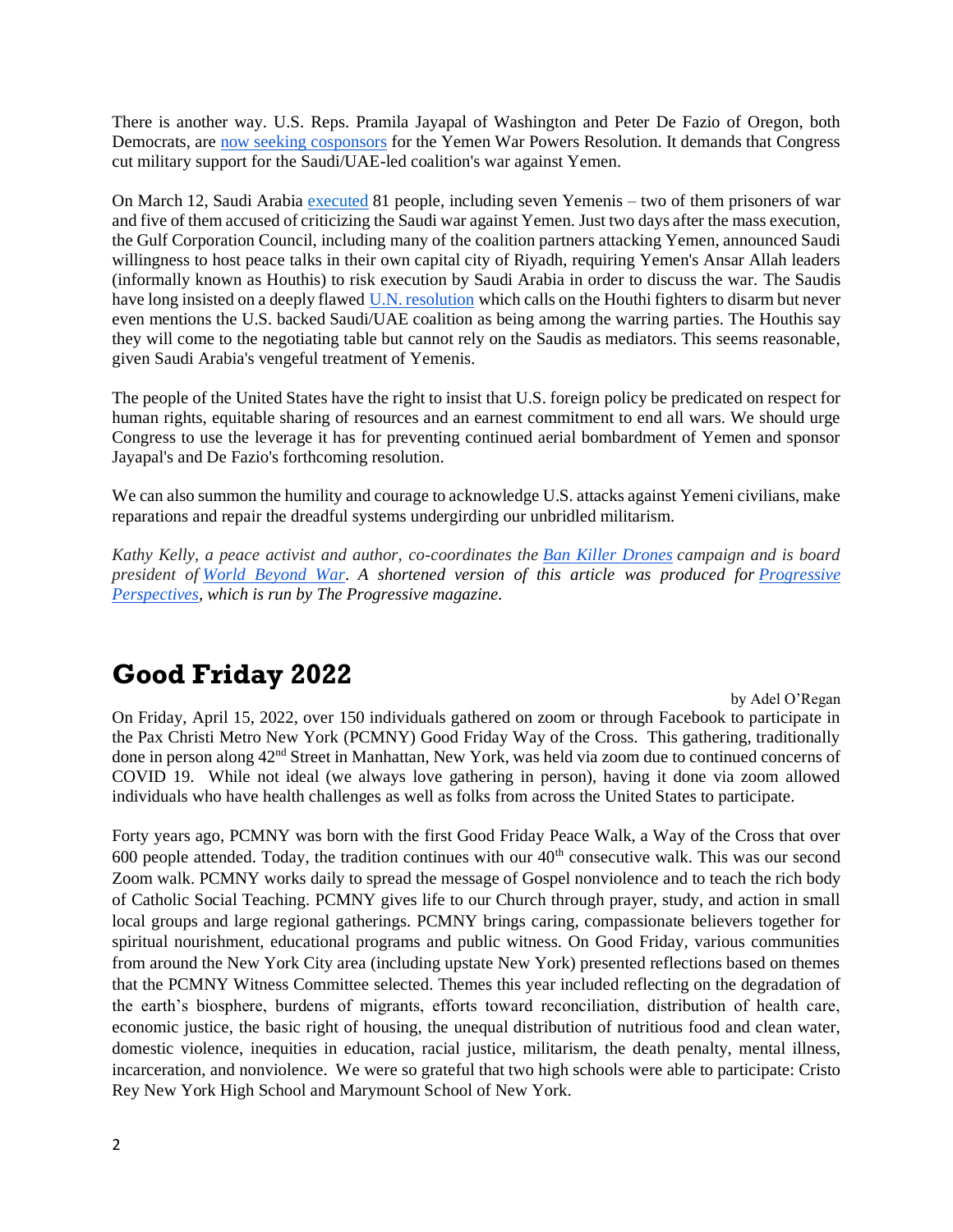This year's reflections and petitions were thought-provoking and challenged each of us, in light of the information presented, to consider how can we make things new?

We are grateful for all those who participated and those who assisted in making it happen, especially Kirin Taylor and Michelle Macias, who provided technical assistance, as well as the Interpreters from Mill Neck Interpreter Services who provided sign language throughout the event. We were also blest to have Bud Courtney lead us in song as he has done for so many years.

We look forward to seeing everyone next year on April 7<sup>th</sup>, 2023, for our 41<sup>st</sup> Good Friday Way of the Cross. Our plan is for it to be in person and if possible to have some sort of live streaming of the event so that people will be able to participate if they are unable to come in person.

If you were unable to attend and would like a prayerful opportunity to do the Stations of the Cross, we invite you to look for the PCMNY Good Friday Way of the Cross on our Facebook page and/or YouTube.

*Adel O'Regan is a member of the Witness Committee*



### **Peacemaker Awards Celebration**

by Margaret Flanagan

We are happy to announce that Pax Christi Metro New York (PCMNY) is returning to an in-person Peacemaker Awards Celebration this year, three years after our last in-person Reception. We also plan to offer our Celebration via Zoom for those who can't make it in person. We're excited to be honoring Brendan Fay, anti-nuclear weapons and gay rights activist, filmmaker, and author; Sr. Mary Galeone, co-founder of Mercy Center in the Bronx and peace advocate; and Pierre Fidelia, our PCMNY Service honoree for his many years on the Witness Committee and now Board Vice-President and member of the Development Committee as well. And we'll be honoring our Young Peacebuilder from Marymount School of New York, Caroline Costigan.

This year's reception will be at a familiar and welcoming location, Xavier High School's Keenan Commons on 31 West 15<sup>th</sup> Street in Manhattan. It will be on June 11 from 2 to 4:30 pm. Our raffle will be a 50/50 money prize that anyone can win, whether present or not. We will also have gift baskets to win for people who are present. They will be donated as always, and we are already promised some good books and wine, so come ready to bid! We will create a Journal with biographies of our honorees and the list of former honorees, as well as a short review of what we have been up to this year at PCMNY.

Music will be by PCMNY favorites Bud Courtney and Anthony Donovan and their cohorts in the Filthy Rotten System band.

We hope you join us, and feel free to invite others who might be interested to attend in person or by Zoom, if that is more comfortable for you or them. This is our chance to have some fun and raise needed funds so we really appreciate your participation. Only with your help can we continue to work for peace and justice. Our world needs us more than ever.

*Margaret A. Flanagan is the Chairperson of PCMNY's Development Committee*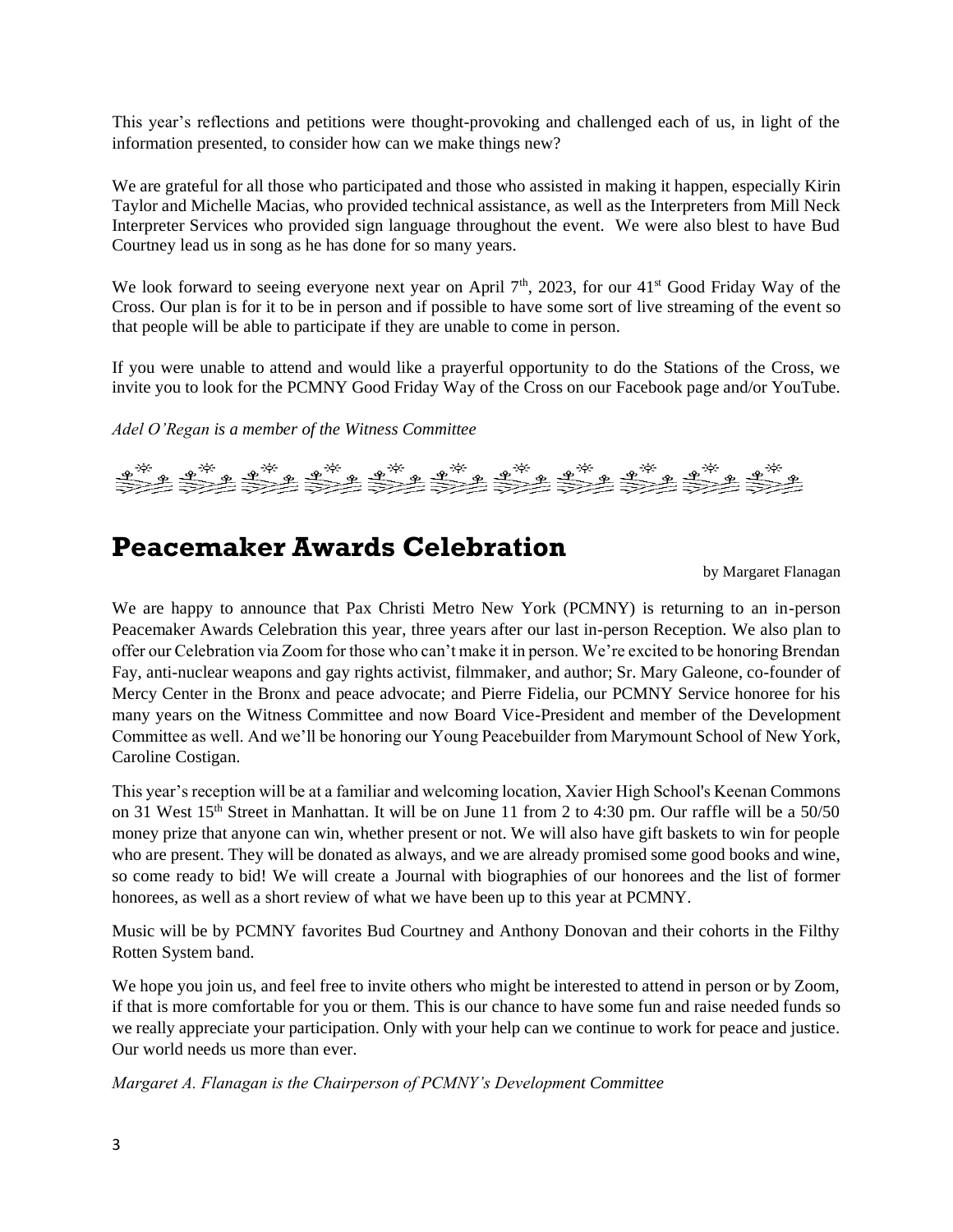#### *Book Review*

# *After Cooling: On Freon, Global Warming, and the Terrible Cost of Comfort*

#### By Eric Dean Wilson. Simon and Schuster, 2021. \$19.99

Reviewed by Marian Ronan

As Catholics, we understand what "Laudato Si'" is calling us to, in order to reverse climate change. Cut back on plastics; fly less or stop altogether. Walk or take public transportation instead of driving. Eat less (or no) meat.

But most of us have heard much less about air conditioning. In his galvanizing new book, *After Cooling*, Eric Dean Wilson explains why this is the case, and why such an omission is a grave mistake.

*After Cooling* is, in one sense, a study of Freon, the gas that drove the turn to air conditioning. The study begins with efforts at artificial cooling as far back as the 19<sup>th</sup> century and continues through the invention of Freon gas (CFCs—chlorofluorocarbons) in the 1930s. From there it moves through the banning of Freon by the 1987 Montreal Protocol to the contemporary turn to air conditioning in many parts of the world. For Wilson, air conditioning is at the very heart of today's climate and cultural crises.

Wilson includes many fascinating details in his history. One of the first buildings to switch to temperature reduction by artificial refrigerants was the New York Stock Exchange. Why? Because the summer heat deterred stock traders from making money! Also entertaining is the story of the invention of Freon by the chemist, Thomas Midgely, who inhaled and breathed it into a glass pail in front of an audience to demonstrate its effectiveness.

Midgely died 30 years before scientists determined that Freon was destroying the ozone layer, however. This discovery led to its banning by the Montreal Protocol in 1987. Many consider this agreement to be the most inspiring international environmental action imaginable because it literally saved human life. But while the ban protected the ozone layer, its replacement, hydrofluorocarbons (HFCs), actually gave off huge amounts more greenhouse gases than Freon, increasing global warming, not to mention all the electricity used as homeowners increasingly purchased the air conditioners that had previously been used only in commercial spaces.

One fascinating sidebar to Wilson's book is that the U.S. and Europe were much more supportive of the Montreal Protocol than of later international climate agreements because it was widely believed that the destruction of the ozone layer would expose people with white skin to much higher levels of skin cancer than darker people. Climate change, however, is more a problem for the (darker) Global South, so who needs international controls?

Wilson weaves together these multiple layers of air conditioning history by means of a personal narrative. The Montreal Protocol banned the production of Freon, but not the huge amounts of Freon that remained in the possession of businesses and individuals. So there emerged a huge black market of people willing to pay for Freon to run the equipment they still owned. Wilson travels around the country with a friend, Sam, who works for an environmental group that buys up the remaining Freon and destroys it. Ironically, however, Wilson's friend's company functions only by selling the carbon credits from their destruction of Freon to corporations who use the credits to legalize their own emissions of greenhouse gasses--"cap and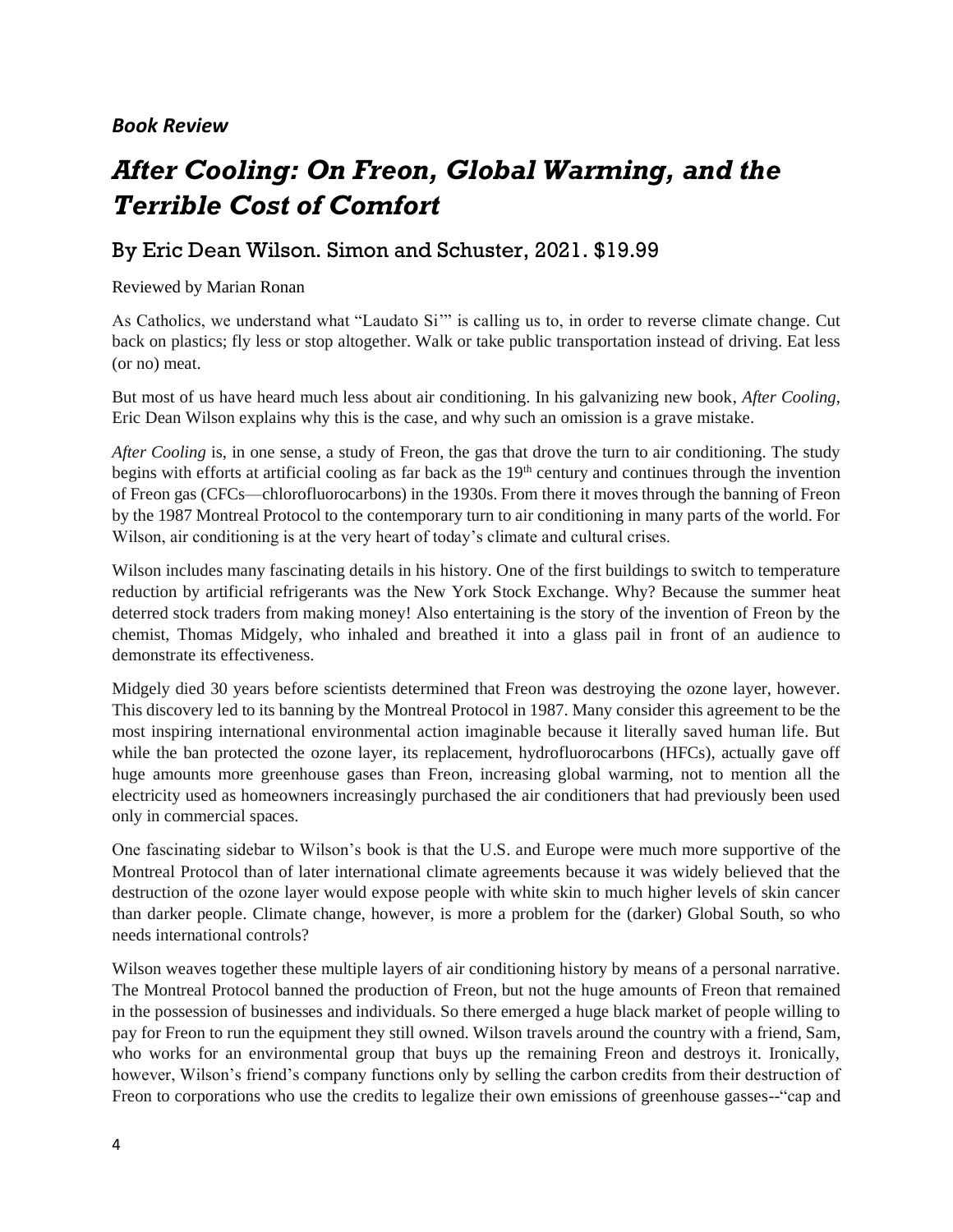trade." So, just as the replacement for Freon is worsening the climate crisis, so is Sam's work to destroy Freon.

As informative and nuanced as Wilson's history is, the most important part of *After Cooling* is its analysis of the cultural changes that drive our addiction to air conditioning. That cultural shift is the massively increasing belief, since World War II, that we in the West are entitled to personal comfort. Until 1950s suburbanization, most Americans did not believe there was any need for cool temperatures throughout the summer. Instead, they chose community solutions to the heat—going outdoors, fanning themselves, swimming, even sleeping on porches. And, ironically, the more we become accustomed to being artificially cooled, the weaker our physical capacity for living with the heat becomes.

This increasing fixation on "cooling" has also harmed us psychologically, isolating us indoors, cut off from others. And the image of the privilege of coolness is spreading to middle-classes around the world, even as the emission of green-house gases by air conditioners is making the planet hotter.

What is the solution? As people committed to saving creation, we must work to change the widespread belief in the right to individual comfort. And we have to turn our air-conditioners up, or off.

*Marian Ronan is a member of Pax Christi Downtown Brooklyn.*

| A Gift of Peace has been given in memory of:                                                                                                                                                                                                                                                                                                                                                                                                                                                                                                    | Kerux No. 129                                                                                                                                                                                                                                                                                                                                                               | 2022 Spring                                                                                                                                                                               |
|-------------------------------------------------------------------------------------------------------------------------------------------------------------------------------------------------------------------------------------------------------------------------------------------------------------------------------------------------------------------------------------------------------------------------------------------------------------------------------------------------------------------------------------------------|-----------------------------------------------------------------------------------------------------------------------------------------------------------------------------------------------------------------------------------------------------------------------------------------------------------------------------------------------------------------------------|-------------------------------------------------------------------------------------------------------------------------------------------------------------------------------------------|
| Ignacia Andujar<br>Regina Arias, ACM<br>Gilman Benitez, ACM<br>Sandra Castro<br>John Fogaros<br><b>Christopher Gage</b><br><b>Arthur Giron</b><br>Mary Kennelley<br>Catherine F. Krasnansky, MCA<br>Anna G. Lee<br><b>Shirley Mitchell</b><br>Camille M. Pelaez, ACM<br><b>Frank Searing</b><br><b>Christopher Thomasson</b><br>A Mother's Day Gift of Peace honored:<br>Meredith Drumm * Brenda Flanagan<br>Linda Flanagan * Theresa Hagan<br>Holly Higgins * Dawn Murdock<br>A. Julie Cruz Molette, MCA<br>Kathryn Sanders * Suzanne Sajewski | letters, articles, and reviews.<br>Kerux: 135 W. 31st Street<br>New York, NY 10001<br>Tel. 212-420-0250 Fax 212-420-1628<br>info@nypaxchristi.org<br>www.nypaxchristi.org<br><b>PCMNY Board:</b><br>Joe McDonough, President<br>Pierre Fidelia<br><b>Jill Frasier</b><br>Beverley Johnston<br><b>Edith Newman</b><br>Pat Tweedy<br><b>Office Coordinator:</b><br>Elda Luisi | "Kerux" is the Greek word meaning "herald." As the<br>name of our newsletter, it reminds us that we are to<br>be heralds of God's nonviolent love. We welcome<br>Editor:<br>Anne Bjornson |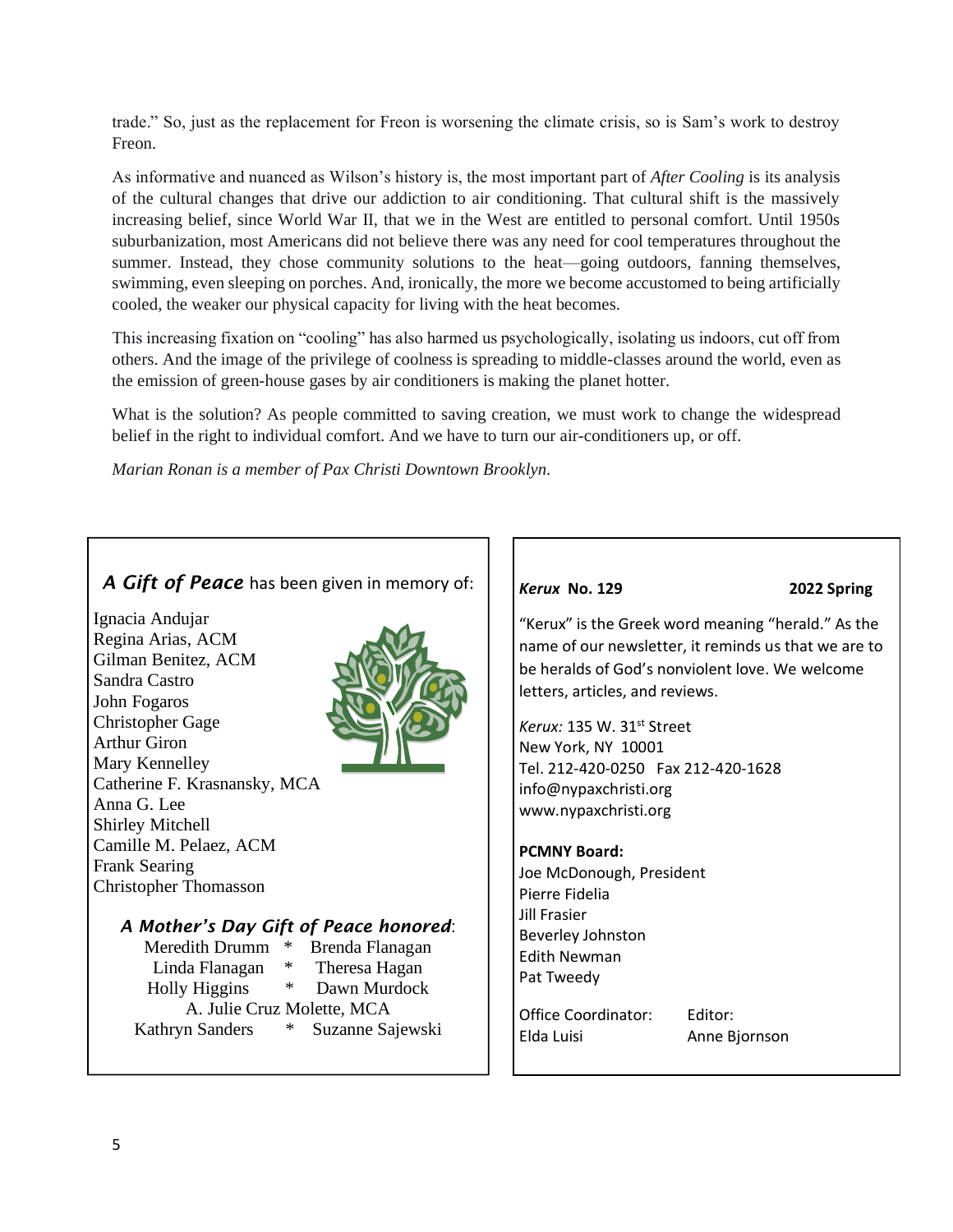### **Announcements--Save the Dates**

**Peacemaker Awards Celebration, June 11<sup>th</sup>-2:00 - 4:30 PM. In person and on ZOOM. Xavier High** School's Keenan Commons, 31 West 15<sup>th</sup> Street in Manhattan. See article on page 3.

**40-Day Fast for Christian Nonviolence: July 1st-August 9th .** Join us in an annual fast for Christian Nonviolence. This fast is an opportunity to remember, repent, and resolve to transform our culture of violence. It begins July 1<sup>st</sup> and ends August  $9<sup>th</sup>$ , the tragic triple anniversaries of the executions of St. Teresa Benedicta of the Cross (Edith Stein), Jewish convert to Catholicism and holocaust victim; Blessed Franz Jaegerstaetter, martyr for refusing to serve in Hitler's army; and the atomic bombing of Nagasaki, Japan, the largest Christian community in Japan. We frame it with prayers. Please sign up to fast with us at [contact@paxchristinys.org.](mailto:contact@paxchristinys.org)

**Hiroshima/Nagasaki Memorial:** Still in the planning stage, we hope to hold this annual memorial the weekend of August 6-7 to commemorate the  $77<sup>th</sup>$  anniversary of the bombings of Hiroshima and Nagasaki and to advocate for the abolition of nuclear weapons. Please keep in touch for details at [info@nypaxchristi.org](mailto:info@nypaxchristi.org) or [www.nypaxchristi.org.](http://www.nypaxchristi.org/)

**The 50th Anniversary of Pax Christi USA (PCUSA):** Help celebrate in person or virtually at this conference and gala dinner. The theme is "Seeing through the Prism of Justice." The keynote speaker will be Archbishop John C. Wester who recently published a pastoral letter on nuclear disarmament. There will also be break-out sessions on a wide variety of peace and justice issues, the commissioning of 20 new Ambassadors of Peace, and the honoring of the 2022 Teacher of Peace. Among those Ambassadors of Peace is PCNYS's own Maryknoll Sister Jean Fallon. For children 4 to 11 years old, Little Friends for Peace will be offering its wonderful Peace Camp. Of course, there will be plenty of opportunities to celebrate liturgy together, as well. This exciting event takes place from Friday, August 5<sup>th</sup> to Sunday, August 7th in Washington, DC. Contact Pax Christi USA for more details and to register at: 202-635- 2741, [info@paxchristiusa.org,](mailto:info@paxchristiusa.org) or [www.paxchristiusa.org.](http://www.paxchristiusa.org/)

**UN International Day for the Total Elimination of Nuclear Weapons:** We will mark this important day, September 26<sup>th</sup>, with our now annual Interfaith Prayer gathering. Still to be determined whether this will return to in-person or be on Zoom and Facebook (or all three!), so stay tuned through the Pax Christi New York State website, Facebook page, or e-mail: [www.paxchristinys.org;](http://www.paxchristinys.org/) [contact@paxchristinys.org.](mailto:contact@paxchristinys.org)

#### **Also join our colleagues in the Peace Movement:**

**Vigil For Yemen:** Every Saturday, 11 AM-12:00 PM ET. In person in NYC at Union Square steps (south side of 14th St.) NYC.

**Ban Killer Drones Leafletting**: Every Saturday through August, 2022. 1 PM-2:30 PM ET. In person in Manhattan at the High Line Drone Sculpture, located on the Plinth, West 30th Street and 10th Avenue, New York, NY. Contact Zool at [zoolzulkowitz@icloud.com.](mailto:zoolzulkowitz@icloud.com)

For even more opportunities to act locally, keep checking websites: [www.nypaxchristi.org,](http://www.nypaxchristi.org/) [www.paxchristinys.org,](http://www.paxchristinys.org/) and our partners listed at our websites.

**Annual Appeal:** If you haven't already done so, please reflect on the many reasons you value PCMNY, especially in the current political climate, and respond as generously as possible to our annual appeal. If you did respond, THANK YOU!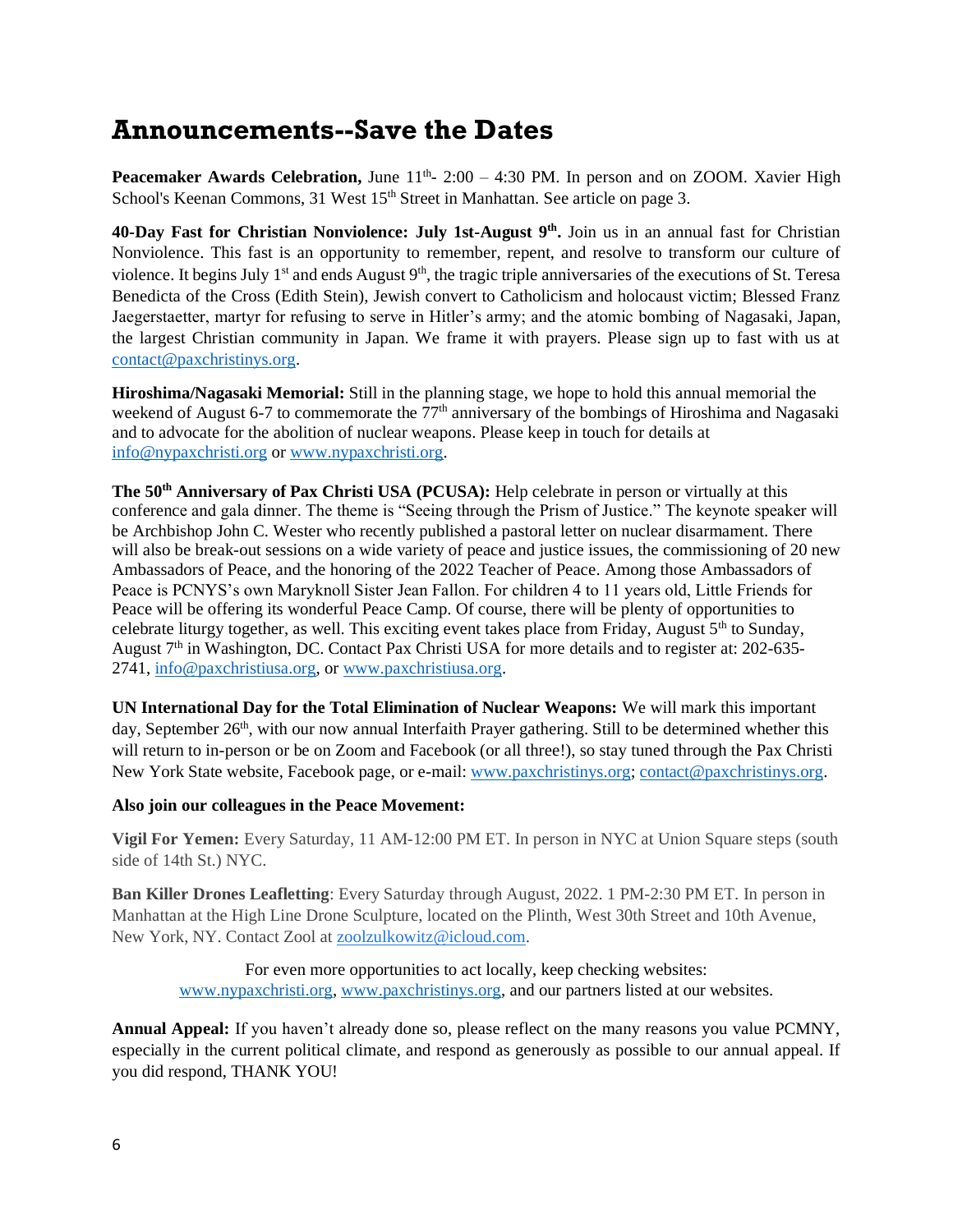**"Gifts of Peace":** Donate to PCMNY in honor of those you love, whether they're celebrating a special holiday, a birthday, anniversary, jubilee, or new baby, are in need of encouragement, or mourning a loss. Cards are available from the PCMNY office for a recommended donation of \$5 each.

**Pennies for Peace:** On your own or with others, collect pennies throughout the year. Convert them to dollars and send them to PCMNY as a year-end gift.

#### **Matching Gifts:** Ask **your company if it will match your gift to PCMNY.**

**Bequests: Please remember PCMNY in your will. Our legal name is Pax Christi Metro New York and our tax ID number is 13-3424349.**

**Volunteers Needed!** Volunteers are always welcome… indeed, PCMNY cannot succeed in peacemaking without volunteers. If you are interested in joining the Education, Witness, or Development committees and help plan some of Pax Christi's events, or help with the newsletter, please contact the office by e-mail. Help is also needed for mailings and other office activities. If you would like to be placed on the volunteer list, contact the office.

## **Nonviolence in a Time of War**

#### by Rosemarie Pace

The war in Ukraine has horrified much of the world. Reports indicate that most people believe it is absolutely necessary to arm Ukraine as much as possible to fight the Russian assault. At the same time, we also hear many people say the only way wars ever end is with diplomacy. Nevertheless, while people call for peace, we hear only a minority advocating for nonviolence as a viable way to achieve it, a seeming contradiction. To address this seeming contradiction, we offer some references that present a different perspective. We recommend:

**A Force More Powerful**, a documentary series on one of the 20th century's most important and leastknown stories: how nonviolent power overcame oppression and authoritarian rule. It includes six cases of movements for India, the U.S., South Africa, Denmark Poland, and Chile. Each case is approximately 30 minutes long and can be watched here: [https://www.nonviolent-conflict.org/force-powerful-english/.](https://www.nonviolent-conflict.org/force-powerful-english/)

**Danish Citizens Resist the Nazis, 1940-1945,** an article available at: [https://nvdatabase.swarthmore.edu/content/danish-citizens-resist-nazis-1940-1945.](https://nvdatabase.swarthmore.edu/content/danish-citizens-resist-nazis-1940-1945)

**Bringing Down a Dictator**, a documentary about a student movement called *Otpor!* ('resistance'), who, in 2000, nonviolently attacked the regime of Slobodan Milosevic in Yugoslavia with ridicule, rock music, and a willingness to be arrested. Their courage and audacity inspired others to overcome their fear and join the fight. The indicted war criminal Slobodan Milosevic fought to hold power. He controlled a battlehardened army, a tough police force, and most of the news media. But he underestimated his youthful opponents. Watch it a[t https://www.nonviolent-conflict.org/bringing-dictator-english/.](https://www.nonviolent-conflict.org/bringing-dictator-english/)

**Why Civil Resistance Works: The Strategic Logic of Nonviolent Conflict** (Columbia Studies in Terrorism and Irregular Warfare) by Erica Chenoweth and Maria Stephan